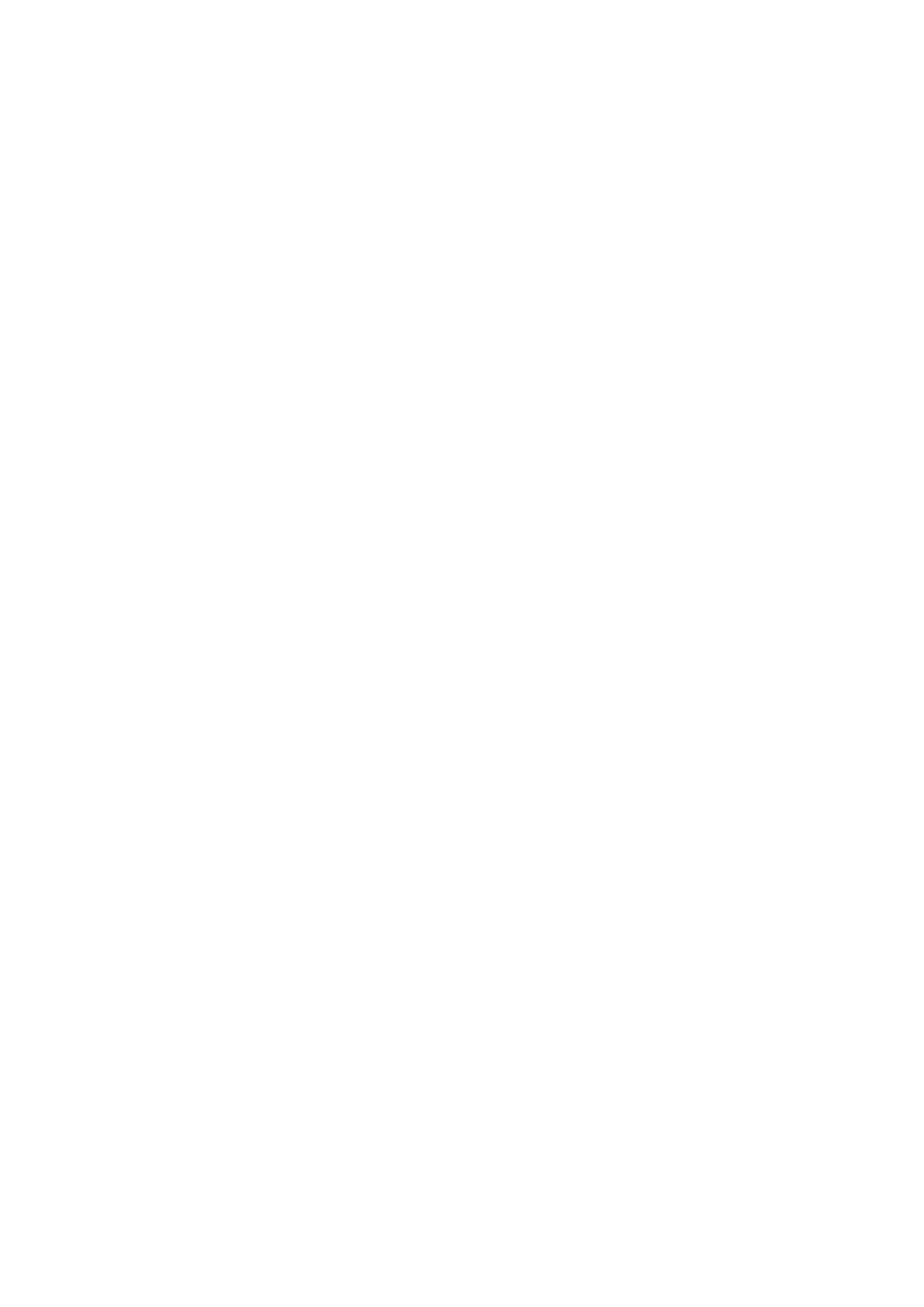

# **1 Affirmation**

His Worship the Mayor will read the affirmation.

Note: a roll-call was conducted that ascertained the following members were in attendance at the commencement of the meeting: ✓

| <b>Member</b>            |              | <b>Member</b>       |   |
|--------------------------|--------------|---------------------|---|
| Mayor P Goff             | $\checkmark$ | Cr S Henderson      | ✓ |
| Deputy Mayor BC Cashmore | $\checkmark$ | Cr R Hills          |   |
| Cr J Bartley             |              | Cr T Mulholland     |   |
| Cr C Casey               | $\checkmark$ | Cr D Newman         | ✓ |
| Cr E Collins             |              | Cr G Sayers         | ✓ |
| Cr P Coom                | $\checkmark$ | Cr D Simpson        | ✓ |
| Cr L Cooper              | $\checkmark$ | <b>Cr S Stewart</b> | ✓ |
| Cr A Dalton              | $\checkmark$ | Cr W Walker         | ✓ |
| Cr C Darby               | $\checkmark$ | Cr J Watson         | ✓ |
| Cr A Filipaina           | $\checkmark$ | Cr P Young          | ✓ |
| Cr C Fletcher            | $\checkmark$ |                     |   |

# **Acknowledgement**

His Worship, Mayor P Goff acknowledged the recent passing of Joe Hawke and the meeting observed a moments silence.

*Cr J Bartley entered the meeting at 2.03pm. Cr E Collins joined the meeting 2.03pm*

# **2 Apologies**

There were no apologies.

# **3 Declaration of Interest**

There were no declarations of interest.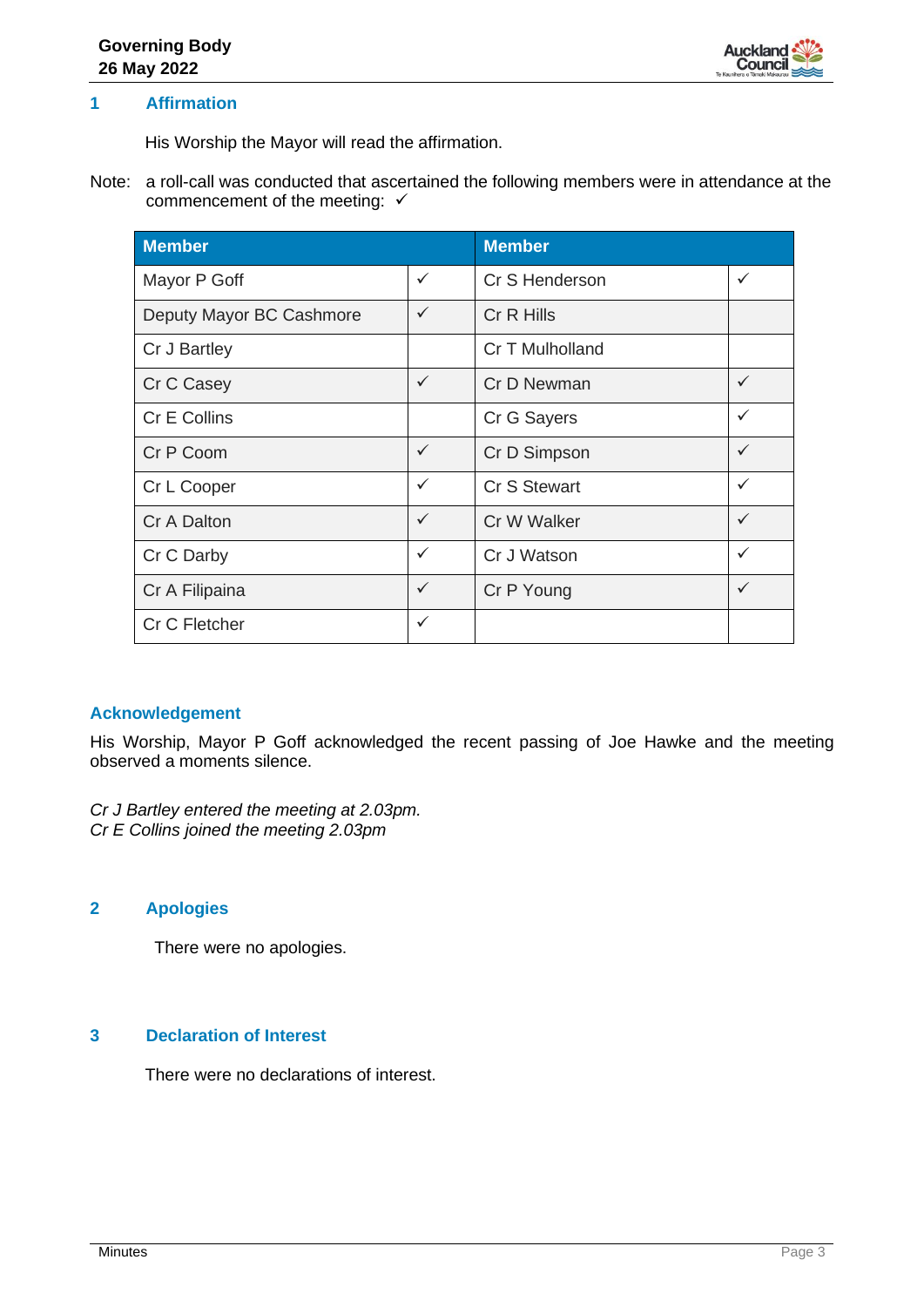

# **4 Confirmation of Minutes**

Resolution number GB/2022/37

MOVED by Cr P Young, seconded by Cr A Filipaina:

#### **That the Governing Body:**

**a) confirm the ordinary minutes of its meeting, held on Thursday, 28 April 2022, including the confidential section, as a true and correct record.**

**CARRIED**

*Cr T Mulholland joined the meeting at 2.05pm.*

# **5 Petitions**

There were no petitions.

## **6 Public Input**

There was no public input.

# **7 Local Board Input**

There was no local board input.

# **8 Extraordinary Business**

There was no extraordinary business.

*Cr R Hills entered the meeting 2.07pm.*

# **9 Independent Māori Statutory Board - proposed funding agreement for the 2022/2023 financial year**

Resolution number GB/2022/38

MOVED by Cr A Filipaina, seconded by Cr A Dalton:

#### **That the Governing Body:**

- **a) approve the 2022/2023 funding agreement between Auckland Council and Independent Māori Statutory Board, which comprises total direct funding of \$3,025,326 (operational expenditure).**
- **b) approve that variations to the 2021/2022 funding agreement between Auckland Council and the Independent Māori Statutory Board of no more than \$50,000 in the financial year can be agreed between the chief executive of the Auckland Council and the chief executive of the Independent Māori Statutory Board, subject to budget being available to cover the variations.**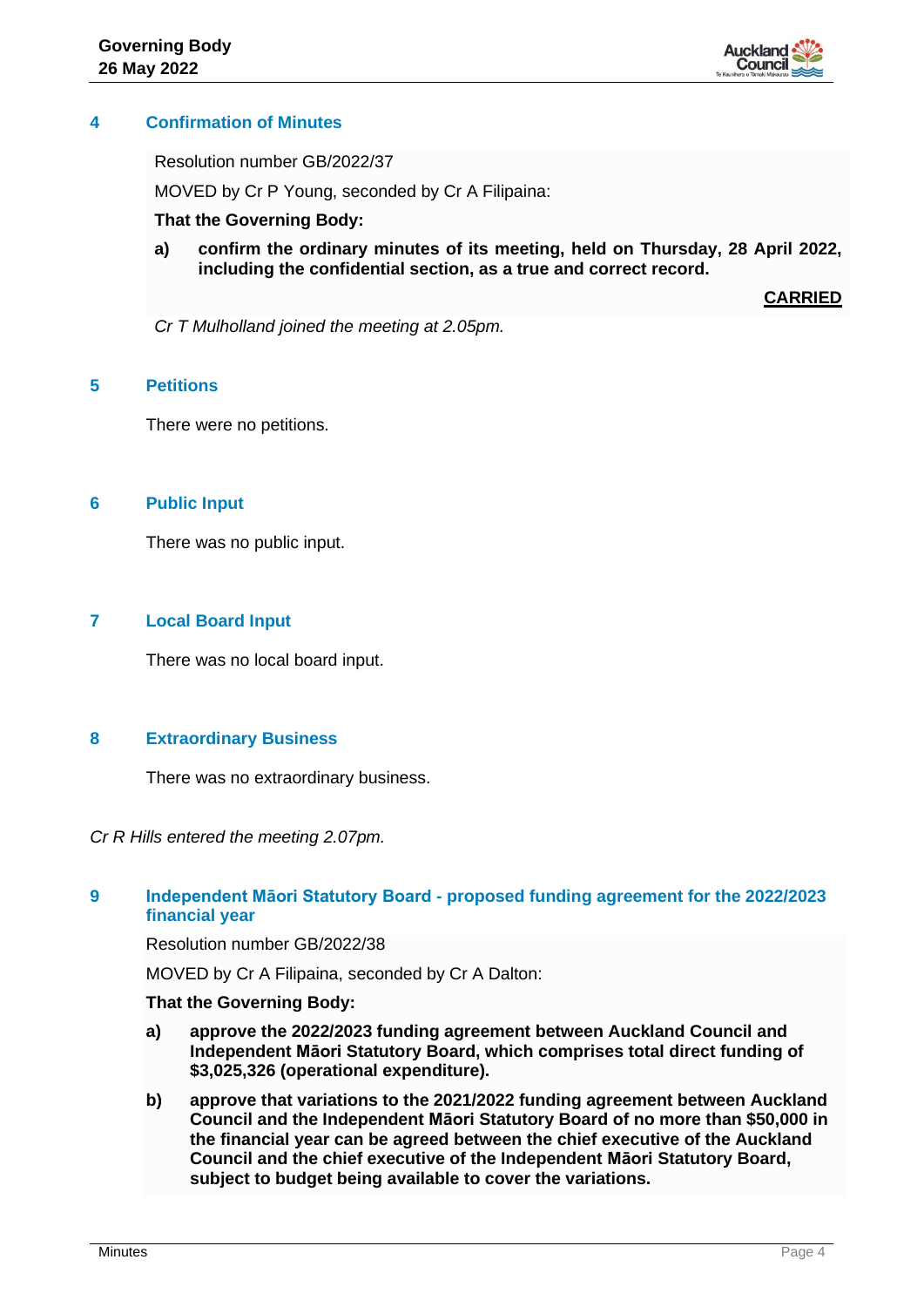

**c) note that following approval of the proposed funding by the Governing Body, the 2022/2023 funding agreement between Auckland Council and the Independent Māori Statutory Board will be prepared and signed by the mayor and the council's chief executive and the chair and chief executive of the Independent Māori Statutory Board.**

#### **CARRIED UNANIMOUSLY**

## **10 Decision on proposed new Signs Bylaw and associated controls**

Resolution number GB/2022/39

MOVED by Cr L Cooper, seconded by Cr S Henderson:

#### **That the Governing Body:**

- **a) approve the Bylaw Panel's recommendations on the new Auckland Council and Auckland Transport Ture ā-Rohe mo nga Tohu 2022 / Signs Bylaw 2022 and associated Auckland Council and Auckland Transport Signs Bylaw (Locations, Conditions and Prohibitions) Control 2022 in Attachment A and Attachment B of the agenda report.**
- **b) confirm that the new Auckland Council and Auckland Transport Ture ā-Rohe mo nga Tohu 2022 / Signs Bylaw 2022 and associated Auckland Council and Auckland Transport Signs Bylaw (Locations, Conditions and Prohibitions) Control 2022 in Attachment C of the agenda report:**
	- **i) is the most appropriate way to help protect the public from nuisance, protect public safety, protect council-controlled public places from misuse, manage impacts on the effectiveness, efficiency and safety of the Auckland transport system and protect the environment**
	- **ii) is the most appropriate form of bylaw**
	- **iii) does not give rise to any implications under, and is not inconsistent with, the New Zealand Bill of Rights Act 1990.**
- **c) adopt the Auckland Council and Auckland Transport Ture ā-Rohe mo nga Tohu 2022 / Signs Bylaw 2022 in Attachment C of the agenda report, with effect from 26 May 2022.**
- **d) adopt the Auckland Council and Auckland Transport Signs Bylaw (Locations, Conditions and Prohibitions) Control 2022 in Attachment C of the agenda report, with effect from 26 May 2022.**
- **e) revoke the provisions in the current Auckland Council and Auckland Transport Signage Bylaw 2015 for which Auckland Council is the relevant authority, with effect from 26 May 2022.**
- **f) note that the Board of Auckland Transport will decide whether to revoke the provisions in the current Auckland Council and Auckland Transport Signage Bylaw 2015 for which Auckland Transport is the relevant authority and whether to revoke the Auckland Transport Election Signs Bylaw 2013.**
- **g) delegate authority for determining controls about election signs on Auckland Council council-controlled public places under clause 30 of the new Signs Bylaw in clause c) to Auckland Transport, with effect from 26 May 2022.**
- **h) request through the Chief Executive to the manager responsible for bylaws to prepare a schedule of infringement offences and fees for all recently reviewed bylaws (including the Signs Bylaw 2022 in clause c)) for approval by the chair of the Regulatory Committee.**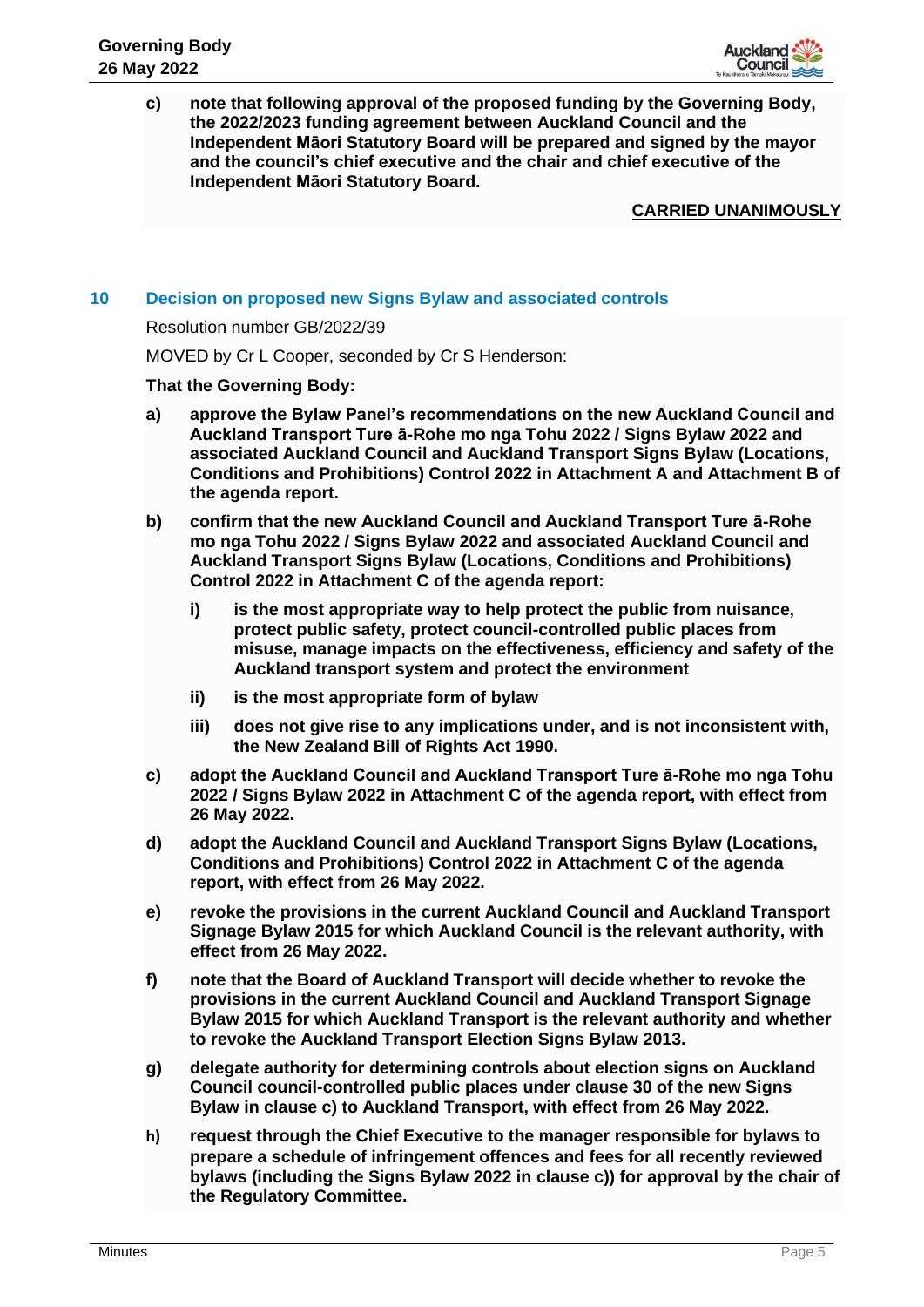

- **i) authorise the chair of the Regulatory Committee to request the relevant minister to commence the process to make the necessary regulations under the Local Government Act 2002 to prescribe the infringement offences and fees in clause f).**
- **j) approve the distribution of this agenda report and associated minutes to local boards for their information.**
- **k) delegate authority through the Chief Executive to the manager responsible for bylaws to make any amendments to the Bylaw and associated controls in Attachment C of the agenda report to correct errors or omissions, including inserting updated maps.**

# **CARRIED UNANIMOUSLY**

# **11 Consultation on Te mahere urutaunga ā-motu (tuhinga hukihuki): Draft National Adaptation Plan**

The draft submission had been circulated to members prior to the meeting and a presentation was given in support of the item.

Copies have been placed on the official minutes and are available on the Auckland Council website as a minutes attachment.

Resolution number GB/2022/40

MOVED by Cr R Hills, seconded by Cr P Coom:

#### **That the Governing Body:**

- **a) delegate authority to the Mayor, Chair and Deputy Chair of the Environment and Climate Change Committee and an Independent Māori Statutory Board member to approve Auckland Council's submission on the draft National Adaptation Plan and managed retreat.**
- **b) note that the final submission will be provided to the Governing Body and Independent Māori Statutory Board for information.**

#### **CARRIED**

# **Attachments**

- A 26 May 2022, Governing Body: Item 11 Consultation on Te mahere urutaunga ā-motu (tuhinga hukihuki): Draft National Adaptation Plan, DRAFT Submission
- B 26 May 2022, Governing Body: Item 11 Consultation on Te mahere urutaunga ā-motu (tuhinga hukihuki): Draft National Adaptation Plan, Presentation

#### **12 Referred from the Audit and Risk Committee - Health, Safety and Wellbeing Report**

Resolution number GB/2022/41

MOVED by Cr D Newman, seconded by Deputy Mayor BC Cashmore:

#### **That the Governing Body:**

- **a) note the Auckland Council's Health, Safety and Wellbeing (HSW) performance report (Attachment A of the agenda report) and any commentary from the Audit and Risk Committee**
- **b) forward the report to all local boards for their information.**

# **CARRIED**